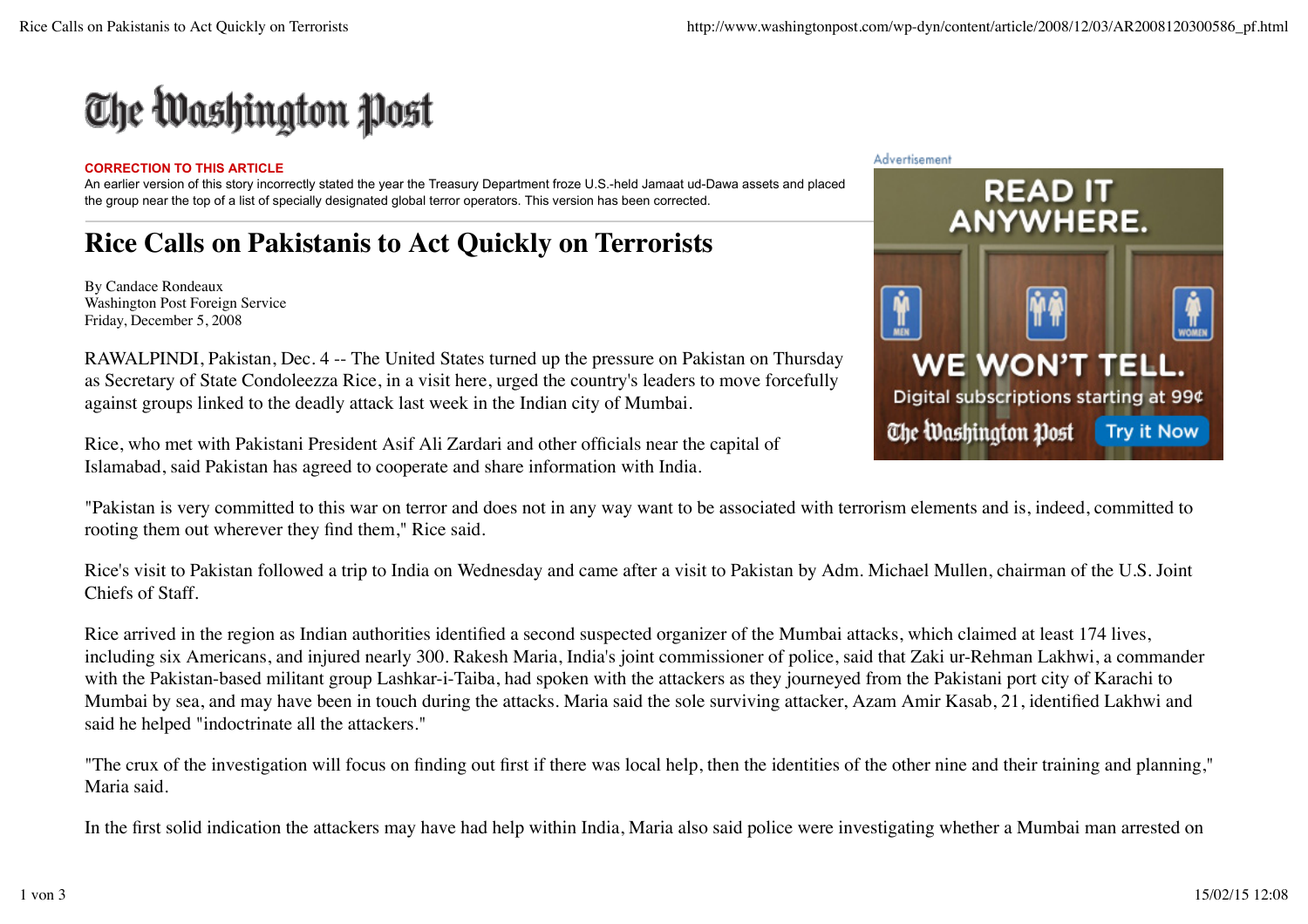terrorism charges helped stake out the targets, including the Taj Mahal Palace & Tower hotel and the Chhatrapati Shivaji Terminus, the old Victoria rail station.

The suspected collaborator, Faheem Ahmed Ansari, was arrested in February in the northern Indian state of Uttar Pradesh in connection with a gun and grenade attack on a police camp. According to the police report, the 35-year-old met with people connected with Lashkar when he lived in Dubai, in the United Arab Emirates; those people put him in touch with operatives in Pakistan.

He reached Karachi in early 2007 and, over the next nine months, obtained training in explosives, "surveillance techniques, intelligence gathering, agent handling," the police report said. It said an instructor named Kahafa asked Ansari to identify many important Mumbai locations on a Google Earth image and a physical map. The sites included the Taj hotel, the police commissioner's office, a stadium and the office of the Reliance Energy company. He later returned to Mumbai and both photographed and videotaped key sites.

The report said Ansari carried two passports, Indian and Pakistani.

Indian officials had earlier named Lashkar commander Yusuf Muzammil as one of possibly four alleged organizers of the assault on two luxury hotels, a train station, a hospital, a Jewish cultural center and other sites. Authorities in the Indian capital of New Delhi have called for Pakistan to extradite Muzammil and Lakhwi, along with Lashkar's alleged leader, Hafiz Sayeed, to India. Pakistan has declined to act on those demands and has denied involvement in the Mumbai attacks.

In a further indication of the brutality of last week's assault, Maria said Thursday that evidence had emerged suggesting those killed at the Jewish center may have been tortured. The bodies, he said, were "beaten badly. There was heavy assault there."

Rice did not specifically mention Lashkar in her remarks during a meeting with a group of journalists Thursday. But she said the perpetrators of the attack in Mumbai had shown "a level of sophistication that we haven't seen here on the subcontinent before. That means there's an urgency to getting to the bottom of it."

Zardari, Pakistan's president, has asked India to refrain from blaming his government but has also vowed to cooperate in a joint investigation. In a statement issued Thursday, he said India should view the inquiry as a chance to work together and mend the long-standing divisions between the two nuclear-armed rivals.

Lashkar was founded two decades ago with the help of Pakistan's powerful intelligence agencies to fight Indian troops in the disputed Himalayan territory of Kashmir. For years, Lashkar operated openly with the tacit support of Pakistan's government, running its terrorist training camps in plain view of authorities.

That changed after the government banned Lashkar following a deadly 2001 assault on India's Parliament in New Delhi. But U.S. and Indian intelligence officials have said the group reconstituted itself under the alias of Jamaat-ud-Dawa, operating by day as a charity but by night as the central